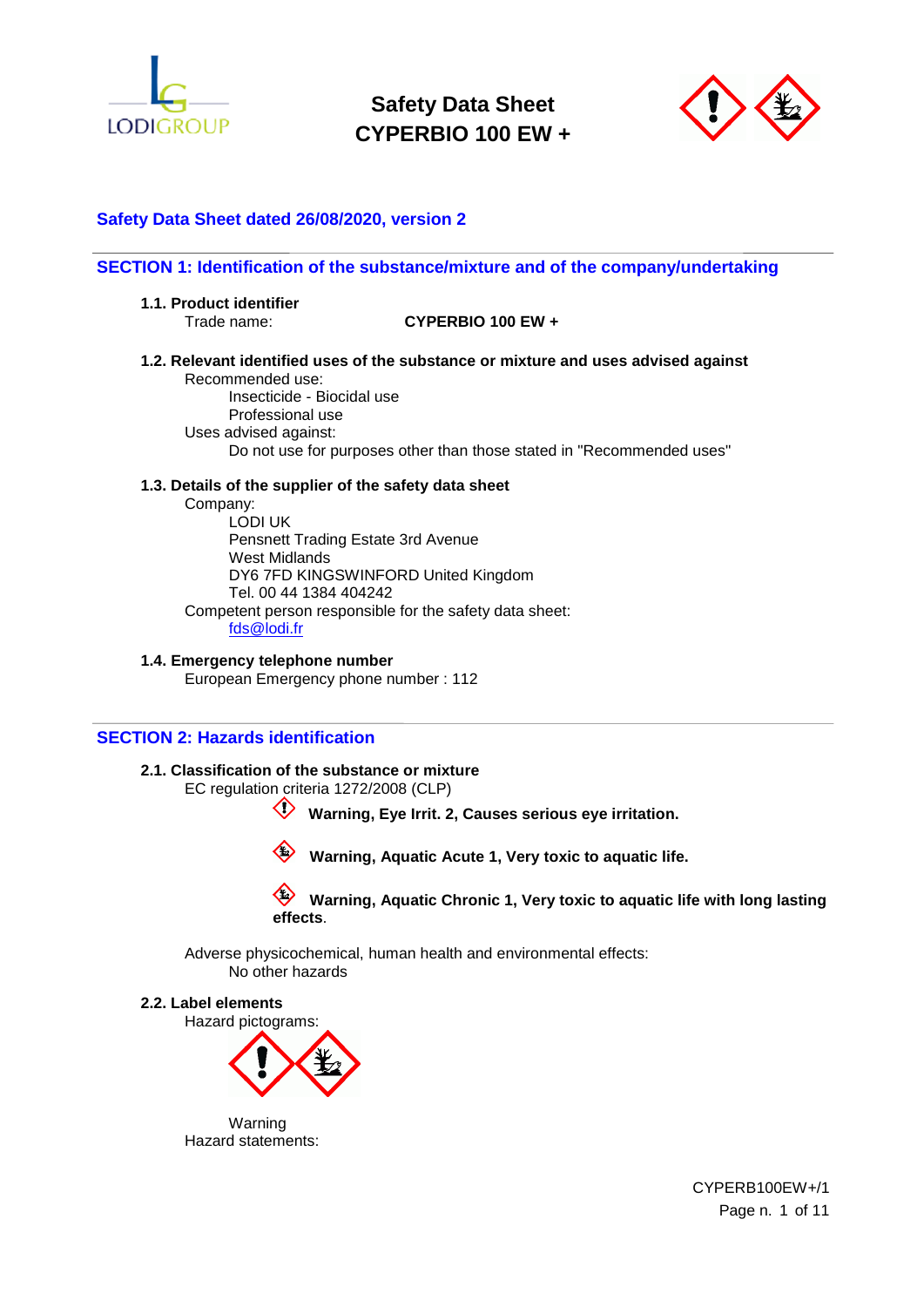

H319 Causes serious eye irritation.

H410 Very toxic to aquatic life with long lasting effects.

Precautionary statements:

P273 Avoid release to the environment.

P280 Wear protective gloves.

P305+P351+P338 IF IN EYES: Rinse cautiously with water for several minutes. Remove contact lenses, if present and easy to do. Continue rinsing.

P337+P313 If eye irritation persists: Get medical advice/attention. P501 Dispose of contents/container in accordance with applicable regulations.

Special Provisions:

# None

Special provisions according to Annex XVII of REACH and subsequent amendments: None

# **2.3. Other hazards**

vPvB Substances: None - PBT Substances: None Other Hazards: No other hazards SECTION 2: Hazards identification

# **SECTION 3: Composition/information on ingredients**

# **3.1. Substances**

Not available

### **3.2. Mixtures**

Hazardous components within the meaning of the CLP regulation and related classification:

| Qty                   | <b>Name</b>                                                                                                                                                                                                                                             | <b>Ident. Number</b>    |                                      | <b>Classification</b>                                                                                                                                                                                               |
|-----------------------|---------------------------------------------------------------------------------------------------------------------------------------------------------------------------------------------------------------------------------------------------------|-------------------------|--------------------------------------|---------------------------------------------------------------------------------------------------------------------------------------------------------------------------------------------------------------------|
| 10%                   | Cypermethrin cis/trans<br>$+/- 40/60$                                                                                                                                                                                                                   | CAS:<br>EC:             | 52315-07-8<br>257-842-9              | $\bigcirc$ 3.1/4/Inhal Acute Tox. 4 H332<br>$\bigotimes$ 3.1/4/Oral Acute Tox. 4 H302<br>$\bigcirc$ 3.8/3 STOT SE 3 H335<br>4.1/A1 Aquatic Acute 1 H400<br>$M = 1000$ .<br>4.1/C1 Aquatic Chronic 1<br>H410 M=1000. |
| $>= 1\% -$<br>$< 3\%$ | Benzenesulfonic acid,<br>C10-13-(linear)alkyl<br>derivs., calcium salt                                                                                                                                                                                  | Index<br>number:<br>EC: | 01-21195605<br>92-37-XX<br>932-231-6 | 3.2/2 Skin Irrit. 2 H315<br>$\bigotimes$ 3.3/1 Eye Dam. 1 H318<br>4.1/C3 Aquatic Chronic 3 H412                                                                                                                     |
| 0.01%                 | Chrysanthemum<br>cinerariaefolium,<br>extract from open and<br>mature flowers of<br>Tanacetum<br>cinerariifolium obtained<br>with supercritical CO2<br>(Redefined from<br>Pyrethrins and<br>Pyrethroids and<br>Chrysanthemum<br>cinerariaefolium, ext.) | CAS:<br>EC:             | 89997-63-7<br>289-699-3              | $\bigcirc$ 3.1/4/Inhal Acute Tox. 4 H332<br>$\bullet$ 3.1/4/Oral Acute Tox. 4 H302<br>4.1/A1 Aquatic Acute 1 H400<br>$M = 100.$<br>4.1/C1 Aquatic Chronic 1<br>H410 M=100.                                          |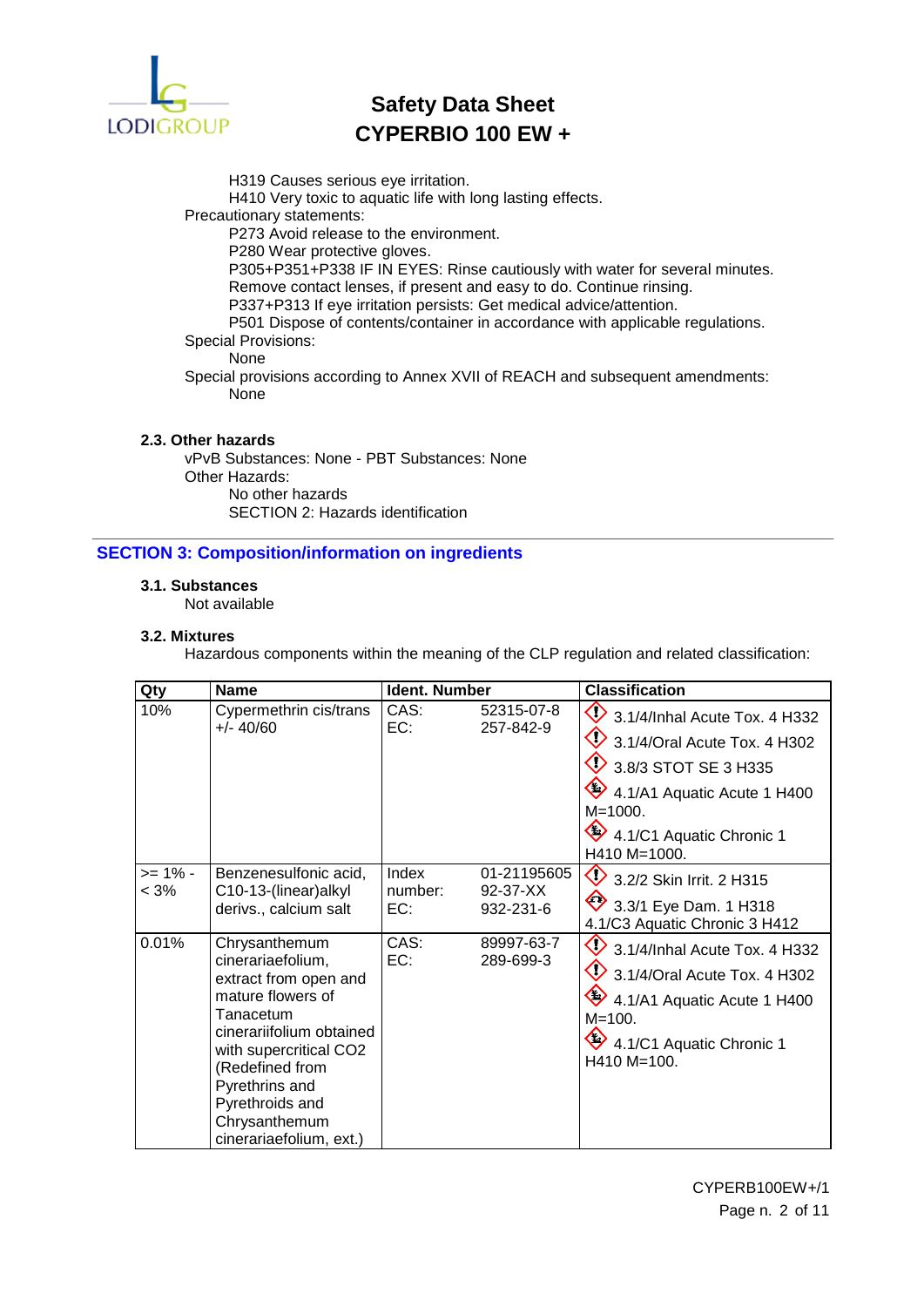

# **SECTION 4: First aid measures**

### **4.1. Description of first aid measures**

In case of skin contact:

Immediately take off all contaminated clothing.

Areas of the body that have - or are only even suspected of having - come into contact with the product must be rinsed immediately with plenty of running water and possibly with soap.

Wash thoroughly the body (shower or bath).

Remove contaminated clothing immediately and dispose off safely.

After contact with skin, wash immediately with soap and plenty of water.

#### In case of eyes contact:

After contact with the eyes, rinse with water with the eyelids open for a sufficient length of time, then consult an opthalmologist immediately.

Protect uninjured eye.

# In case of Ingestion:

Do not under any circumstances induce vomiting. OBTAIN A MEDICAL EXAMINATION IMMEDIATELY.

In case of Inhalation:

Remove casualty to fresh air and keep warm and at rest.

#### **4.2. Most important symptoms and effects, both acute and delayed** None

#### **4.3. Indication of any immediate medical attention and special treatment needed**

In case of accident or unwellness, seek medical advice immediately (show directions for use or safety data sheet if possible). Treatment: symptomatic

# **SECTION 5: Firefighting measures**

#### **5.1. Extinguishing media**

Suitable extinguishing media: Water. Carbon dioxide (CO2). Extinguishing media which must not be used for safety reasons: None in particular.

#### **5.2. Special hazards arising from the substance or mixture**

Do not inhale explosion and combustion gases. Burning produces heavy smoke.

#### **5.3. Advice for firefighters**

Use suitable breathing apparatus . Collect contaminated fire extinguishing water separately. This must not be discharged into drains.

Move undamaged containers from immediate hazard area if it can be done safely.

### **SECTION 6: Accidental release measures**

**6.1. Personal precautions, protective equipment and emergency procedures** Wear personal protection equipment.

Remove persons to safety.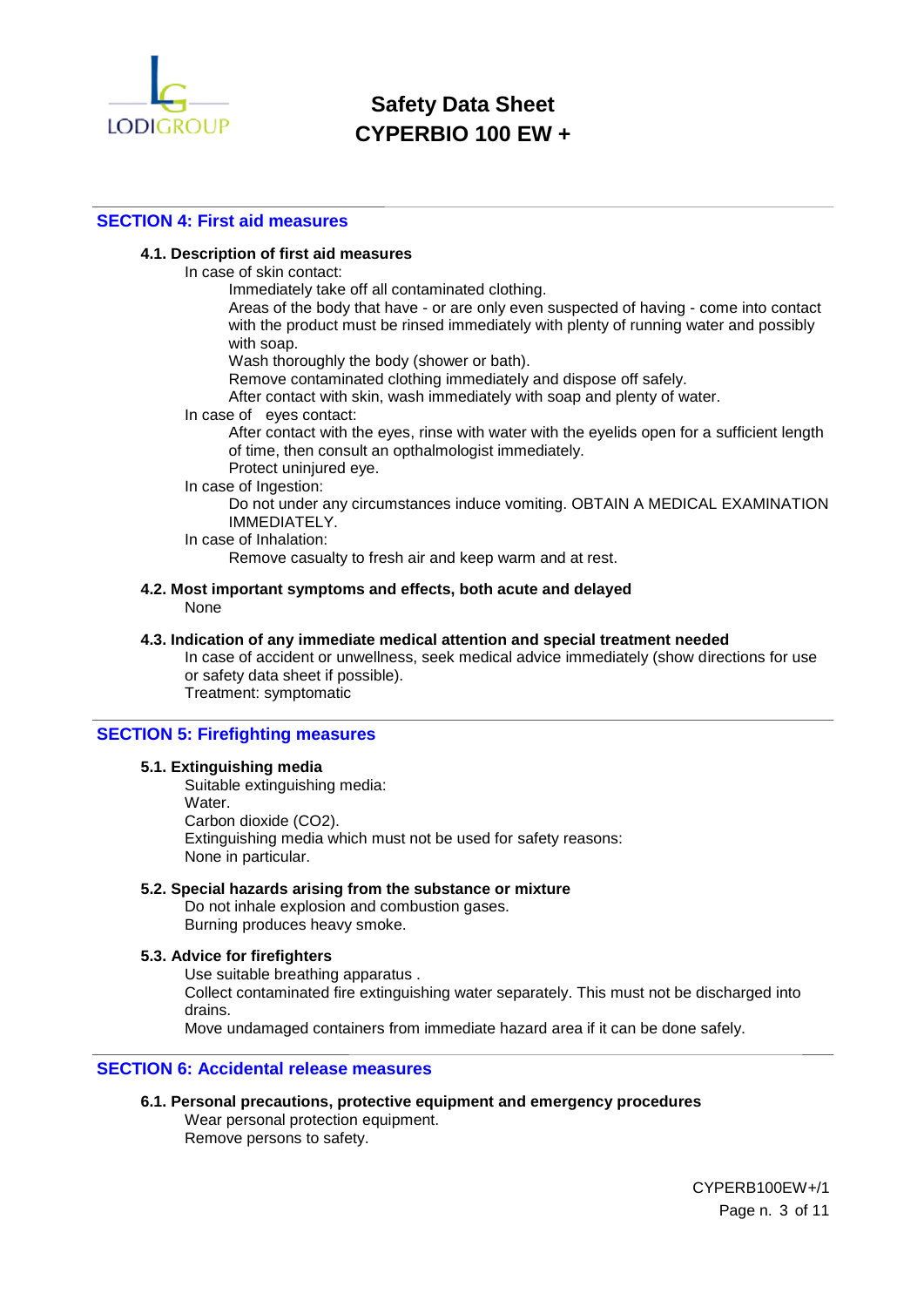

See protective measures under point 7 and 8.

#### **6.2. Environmental precautions**

Do not allow to enter into soil/subsoil. Do not allow to enter into surface water or drains. Retain contaminated washing water and dispose it. In case of gas escape or of entry into waterways, soil or drains, inform the responsible

authorities.

Suitable material for taking up: absorbing material, organic, sand

### **6.3. Methods and material for containment and cleaning up**

Rapidly recover the product. To do so, wear a mask and protective clothing. Wash with plenty of water.

#### **6.4. Reference to other sections**

See also section 8 and 13

# **SECTION 7: Handling and storage**

#### **7.1. Precautions for safe handling**

Avoid contact with skin and eyes, inhalation of vapours and mists. Don't use empty container before they have been cleaned. Before making transfer operations, assure that there aren't any incompatible material residuals in the containers. See also section 8 for recommended protective equipment.

Advice on general occupational hygiene: Contamined clothing should be changed before entering eating areas. Do not eat or drink while working.

#### **7.2. Conditions for safe storage, including any incompatibilities**

Keep away from food, drink and feed. Incompatible materials: None in particular. Instructions as regards storage premises: Adequately ventilated premises.

### **7.3. Specific end use(s)**

None in particular

# **SECTION 8: Exposure controls/personal protection**

### **8.1. Control parameters**

Chrysanthemum cinerariaefolium, extract - CAS: 89997-63-7 EU - TWA(8h): 1 mg/m3 - Notes: DIRECTIVE 2006/15/CE DE LA COMMISSION (Pyrethre CAS : 8003-34-7)

DNEL Exposure Limit Values Not available

PNEC Exposure Limit Values Cypermethrin cis/trans +/- 40/60 - CAS: 52315-07-8 Target: Fresh Water - Value: 0.004 µg/L Target: 3 - Value: 1.63 mg/l Target: Soil - Value: 0.08 mg/kg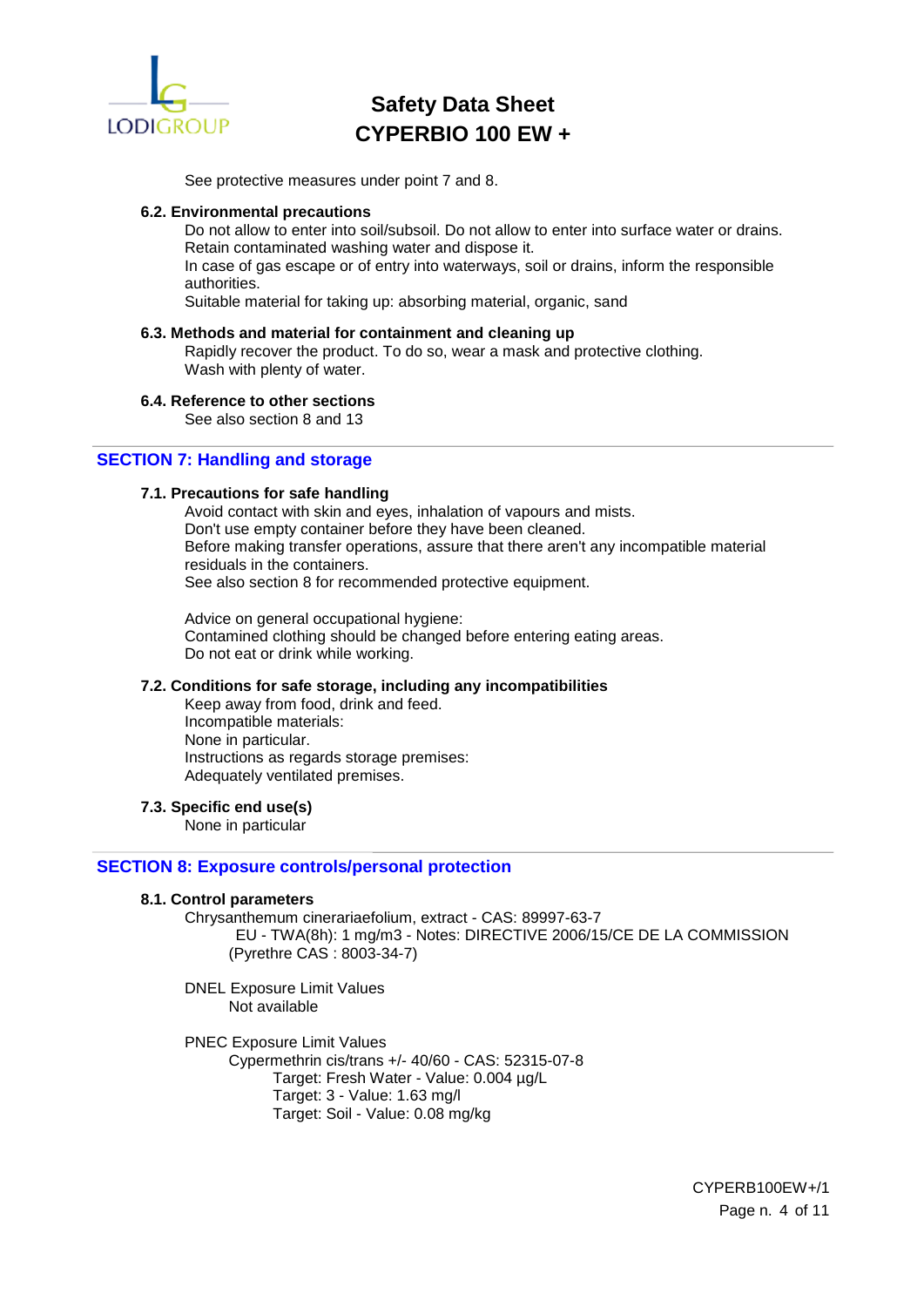

Target: Freshwater sediments - Value: 0.05 mg/kg - Notes:: equilibrium partitioning method (koc of 575000)

# **8.2. Exposure controls**

Eye protection: Use close fitting safety goggles, don't use eye lens. Protection for skin: Use clothing that provides comprehensive protection to the skin, e.g. cotton, rubber, PVC or viton. Protection for hands: Use protective gloves that provides comprehensive protection, e.g. P.V.C., neoprene or rubber. Respiratory protection: Not needed for normal use. Thermal Hazards: None Environmental exposure controls: None Appropriate engineering controls: None

# **SECTION 9: Physical and chemical properties**

| <b>Properties</b>                           | <b>Value</b>  | Method:        | Notes:            |
|---------------------------------------------|---------------|----------------|-------------------|
| Appearance and colour:                      | Liquid, white | $-$            | $\overline{a}$    |
| Odour:                                      | light         | $\overline{a}$ | $-$               |
| Odour threshold:                            | Not available | $\overline{a}$ | $-$               |
| pH:                                         | Not available | $-$            | --                |
| Melting point / freezing<br>point:          | Not available | --             |                   |
| Initial boiling point and<br>boiling range: | Not available | --             | $-$               |
| Flash point:                                | >93°C ° C     | $-$            | $\qquad \qquad -$ |
| Evaporation rate:                           | Not available | $\overline{a}$ | $\overline{a}$    |
| Solid/gas flammability:                     | Not available | --             | $-$               |
| Upper/lower flammability                    | Not available | --             |                   |
| or explosive limits:                        |               |                |                   |
| Vapour pressure:                            | Not available | $-$            | $-$               |
| Vapour density:                             | Not available | --             | --                |
| Relative density:                           | 1.015         | --             | $-$               |
| Solubility in water:                        | Not available | $\overline{a}$ | $\overline{a}$    |
| Solubility in oil:                          | Not available | --             | $-$               |
| Partition coefficient                       | Not available | --             | --                |
| (n-octanol/water):                          |               |                |                   |
| Auto-ignition temperature:                  | Not available | $\overline{a}$ | $-$               |
| Decomposition                               | Not available | $=$            |                   |
| temperature:                                |               |                |                   |
| Viscosity:                                  | Not available | $-$            | $-$               |
| Explosive properties:                       | Not available | --             | $-$               |
| Oxidizing properties:                       | Not available | --             | --                |

#### **9.1. Information on basic physical and chemical properties**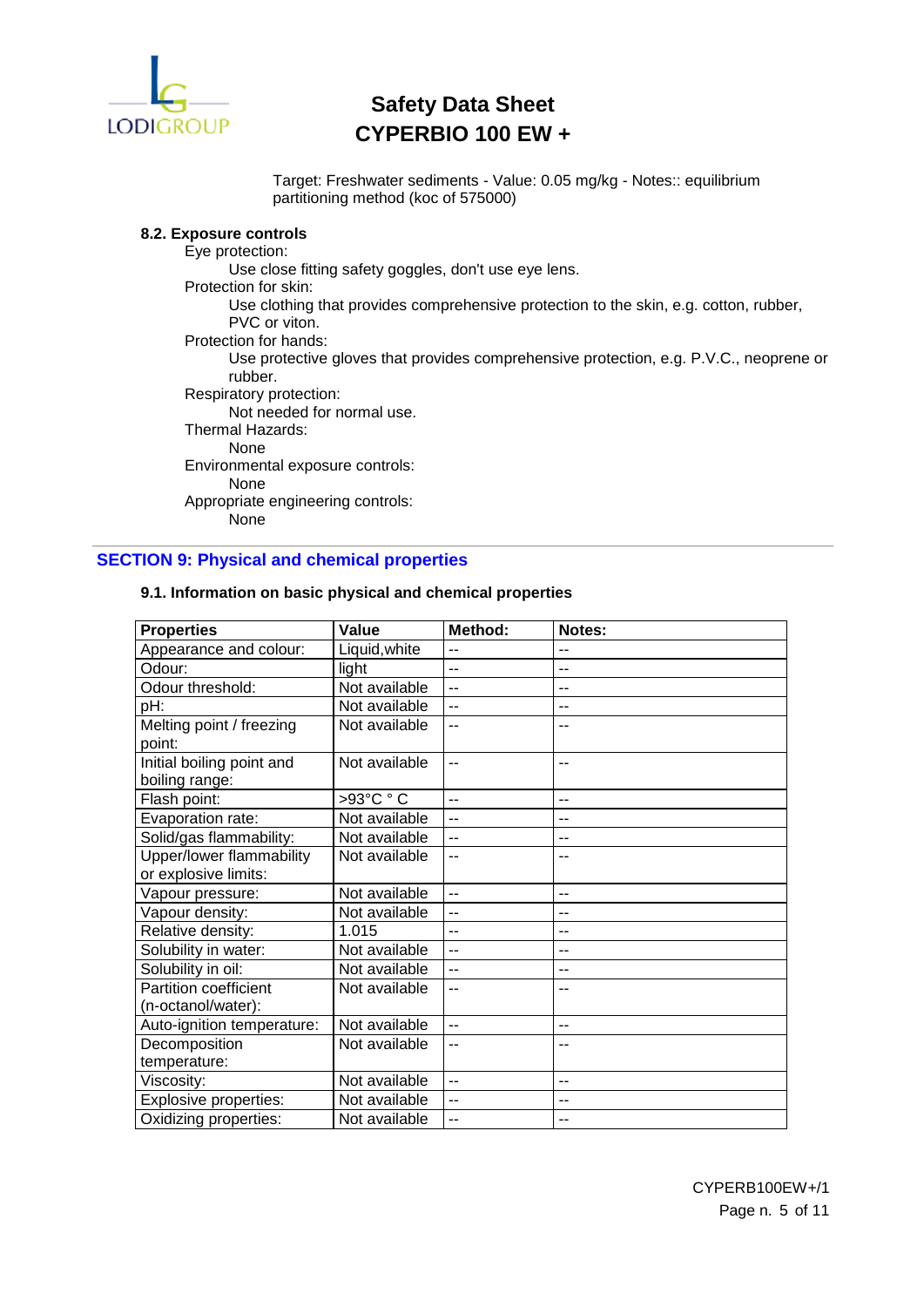

#### **9.2. Other information**

| <b>Properties</b>                       | Value         | Method: | Notes: |
|-----------------------------------------|---------------|---------|--------|
| Miscibility:                            | Not available | $- -$   | --     |
| l Fat Solubilitv:                       | Not available | $- -$   | $- -$  |
| l Conductivitv:                         | Not available | $- -$   | $- -$  |
| Substance Groups<br>relevant properties | Not available | $- -$   | --     |

### **SECTION 10: Stability and reactivity**

### **10.1. Reactivity**

Stable under normal conditions

- **10.2. Chemical stability** Stable under normal conditions
- **10.3. Possibility of hazardous reactions** None
- **10.4. Conditions to avoid** Stable under normal conditions.
- **10.5. Incompatible materials** None in particular.
- **10.6. Hazardous decomposition products** None.

# **SECTION 11: Toxicological information**

#### **11.1. Information on toxicological effects**

Toxicological information of the product: Not available

CYPERB100EW+/1 Toxicological information of the main substances found in the product: Cypermethrin cis/trans +/- 40/60 - CAS: 52315-07-8 a) acute toxicity: Test: LD50 - Route: oral - Species: Rat : = 500 mg/kg b.w - Source: Cypermethrin CAR - February 2017 - Notes: (groundnut oil) Test: LD50 - Route: dermal - Species: Rat : > 2000 mg/kg b.w - Source: Cypermethrin CAR February 2017 Test: LC50 - Route: Inhalation - Species: Rat : = 3281 g/m3 - Source: Cypermethrin CAR - February 2017 - Notes: (males) Test: NOAEL - Route: oral - Species: Dog = 12.5 mg/kg b.w/d - Source: Cypermethrin CAR -February 2017 b) skin corrosion/irritation: Test: Skin Irritant - Route: dermal Slightly irritant - Source: Cypermethrin CAR - February 2017 - Notes: Ne requiert pas de classification c) serious eye damage/irritation: Test: Eye Irritant - Route: ocular Slightly irritant - Source: Cypermethrin CAR - February 2017 - Notes: Ne requiert pas de classification d) respiratory or skin sensitisation: Test: Skin Sensitization - Route: dermal Non skin sensitizer - Source: Cypermethrin CAR - February 2017 - Notes: LLNA in mouse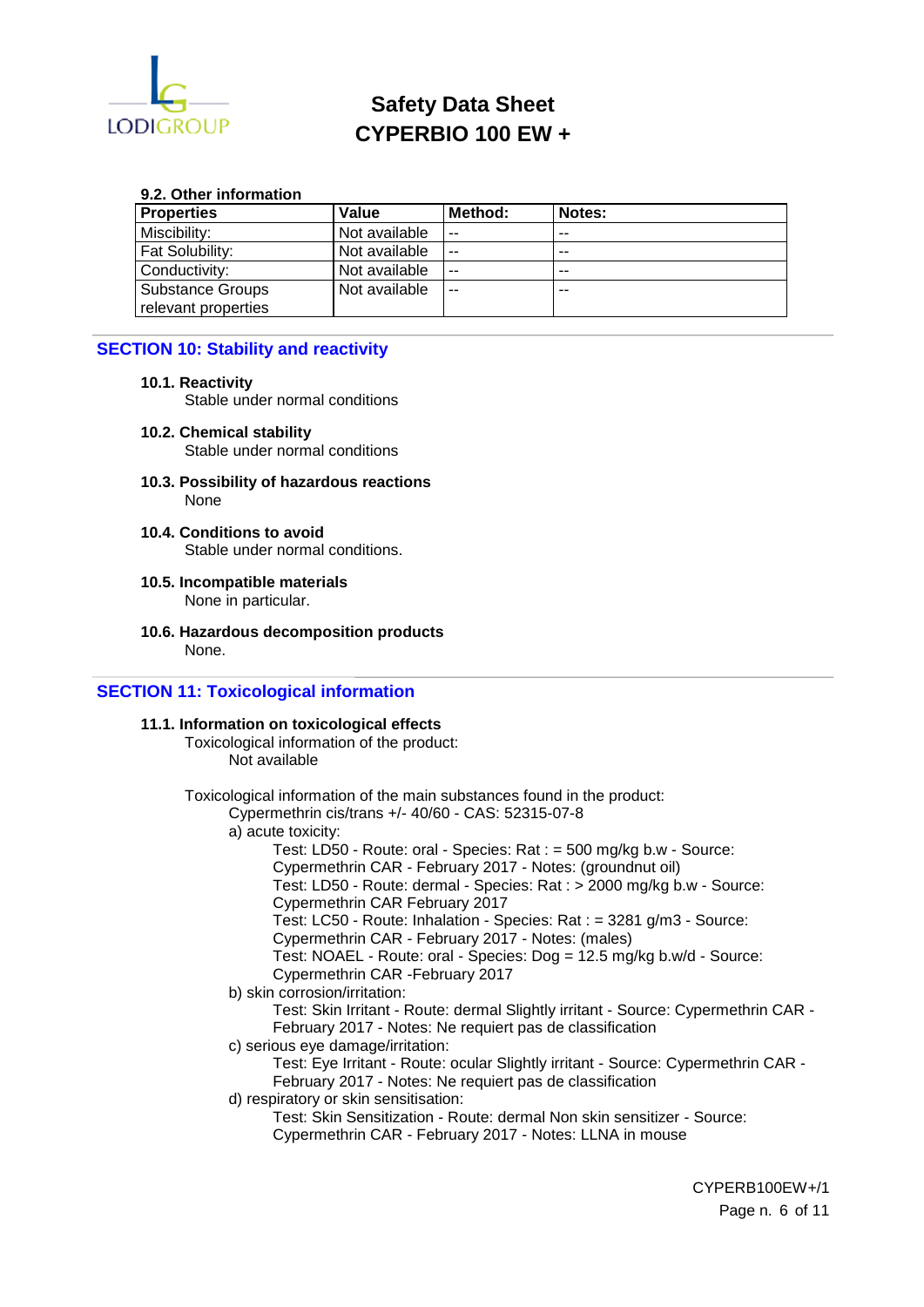

f) carcinogenicity:

Test: NOAEL - Route: oral - Species: Rat : = 5 mg/kg b.w/d - Source: Cypermethrin CAR -February 2017

g) reproductive toxicity:

Test: NOAEL - Route: oral - Species: Rat : = 10 mg/kg b.w/d - Source: Cypermethrin CAR -February 2017 - Notes: NOAEL offspring

Chrysanthemum cinerariaefolium, extract - CAS: 89997-63-7 a) acute toxicity:

Test: LD50 - Route: oral - Species: Rat : = 1030 mg/kg b.w/d - Notes: Nominal 57% Chrysanthemum cinerariaefolium, ext

Test: LD50 - Route: dermal - Species: Rabbit : > 2000 mg/kg b.w - Notes:

nominal 57% Chrysanthemum cinerariaefolium, ext.

Test: LC50 - Route: Inhalation - Species: Rat : > 2.3 mg/L - Duration: 4h - Notes: nominal 57% Chrysanthemum cinerariaefolium, ext.

d) respiratory or skin sensitisation:

Test: Skin Sensitization - Route: dermal Non skin sensitizer - Notes: nominal 57% Chrysanthemum cinerariaefolium, ext.

f) carcinogenicity:

Test: NOAEL = 4.4 mg/kg b.w/d - Notes: nominal 57% Chrysanthemum cinerariaefolium, ext.

g) reproductive toxicity:

Test: NOAEL = 360 mg/kg b.w/d - Notes: nominal 57% Chrysanthemum cinerariaefolium, ext.

If not differently specified, the information required in Regulation (EU)2015/830 listed below must be considered as N.A.:

- a) acute toxicity;
- b) skin corrosion/irritation;
- c) serious eye damage/irritation;
- d) respiratory or skin sensitisation;
- e) germ cell mutagenicity;
- f) carcinogenicity;
- g) reproductive toxicity;
- h) STOT-single exposure;
- i) STOT-repeated exposure;
- j) aspiration hazard.

# **SECTION 12: Ecological information**

# **12.1. Toxicity**

Adopt good working practices, so that the product is not released into the environment. Cypermethrin cis/trans +/- 40/60 - CAS: 52315-07-8

a) Aquatic acute toxicity:

Endpoint: LC50 Oncorhynchus mykiss = 2.83 µg/L - Duration h: 96 Endpoint: NOEC Fish = 0.463 µg/L - Notes: 28 days (early life stage) Endpoint: EC50 Daphnia magna = 4.71 µg/L - Duration h: 48 Endpoint: ErC50 Selenastrum capricornutum > 33 µg/L - Duration h: 96

# b) Aquatic chronic toxicity:

Endpoint: EC50 Daphnia magna = 0.35 µg/L - Notes: 21 days

Endpoint: NOEC Daphnia magna = 0.04 µg/L - Notes: 21 days

Endpoint: NOEC Selenastrum capricornutum > 33 µg/L - Duration h: 96

c) Bacteria toxicity:

Endpoint: EC50 microorganisms = 163 mg/L - Duration h: 3

Chrysanthemum cinerariaefolium, extract - CAS: 89997-63-7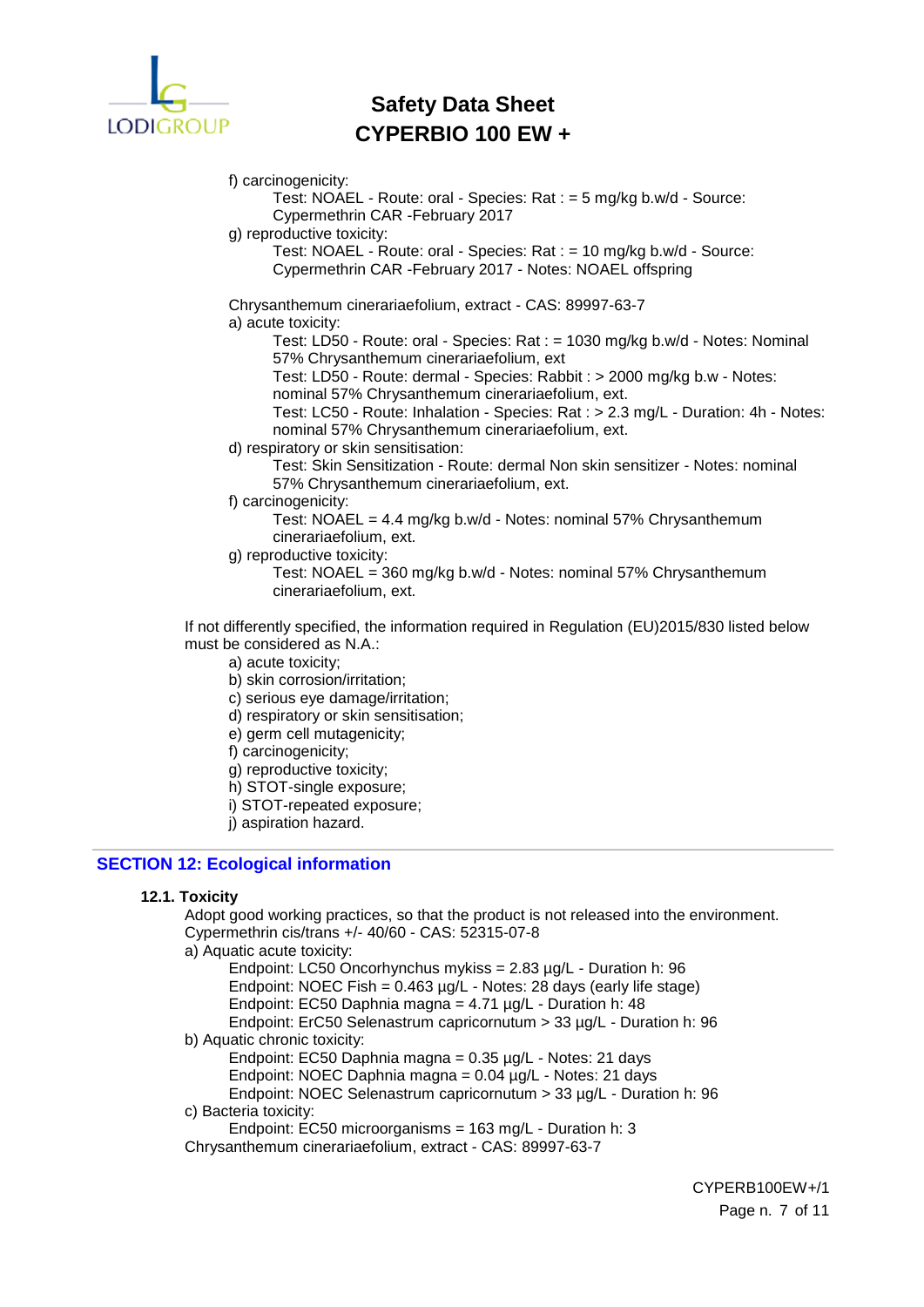

#### a) Aquatic acute toxicity:

Endpoint: LC50 Rainbow Trout = 5.2 µg/L - Duration h: 96

Endpoint: EC50 Daphnia magna = 12 µg/L - Duration h: 48 - Notes: LOEC value of 2.0 µg.l-1 were determined (21 d study)

# b) Aquatic chronic toxicity:

Endpoint: NOEC Fathead minnow = 1.9 µg/L - Notes: LOEC value of 3.0 µg.l-1 (35d study)

Endpoint: NOEC Daphnia magna =  $0.86$  µg/L - Notes: LOEC value of 2.0 µg.l-1 were determined

c) Bacteria toxicity:

Endpoint: NOEC Activated sludge = 0.23 µg/L - Duration h: 3

# **12.2. Persistence and degradability**

Chrysanthemum cinerariaefolium, extract - CAS: 89997-63-7 Biodegradability: Readily biodegradable - Notes: in presence of UV light

# **12.3. Bioaccumulative potential**

Not available

**12.4. Mobility in soil** Not available

#### **12.5. Results of PBT and vPvB assessment** vPvB Substances: None - PBT Substances: None

#### **12.6. Other adverse effects** None

# **SECTION 13: Disposal considerations**

# **13.1. Waste treatment methods**

Recover if possible. In so doing, comply with the local and national regulations currently in force.

| <b>SECTION 14: Transport information</b>                   |                                                                            |
|------------------------------------------------------------|----------------------------------------------------------------------------|
| 14.1. UN number<br>ADR-UN number:                          | 3082                                                                       |
| 14.2. UN proper shipping name<br><b>ADR-Shipping Name:</b> | Environmentally hazardous substance, liquid, nos<br>(Cypermethrin), 9, III |
| 14.3. Transport hazard class(es)<br>ADR-Class:             | 9                                                                          |
| 14.4. Packing group<br>ADR-Packing Group:                  | Ш                                                                          |
| 14.5. Environmental hazards<br>N.A.                        |                                                                            |
| 14.6. Special precautions for user<br>N.A.                 |                                                                            |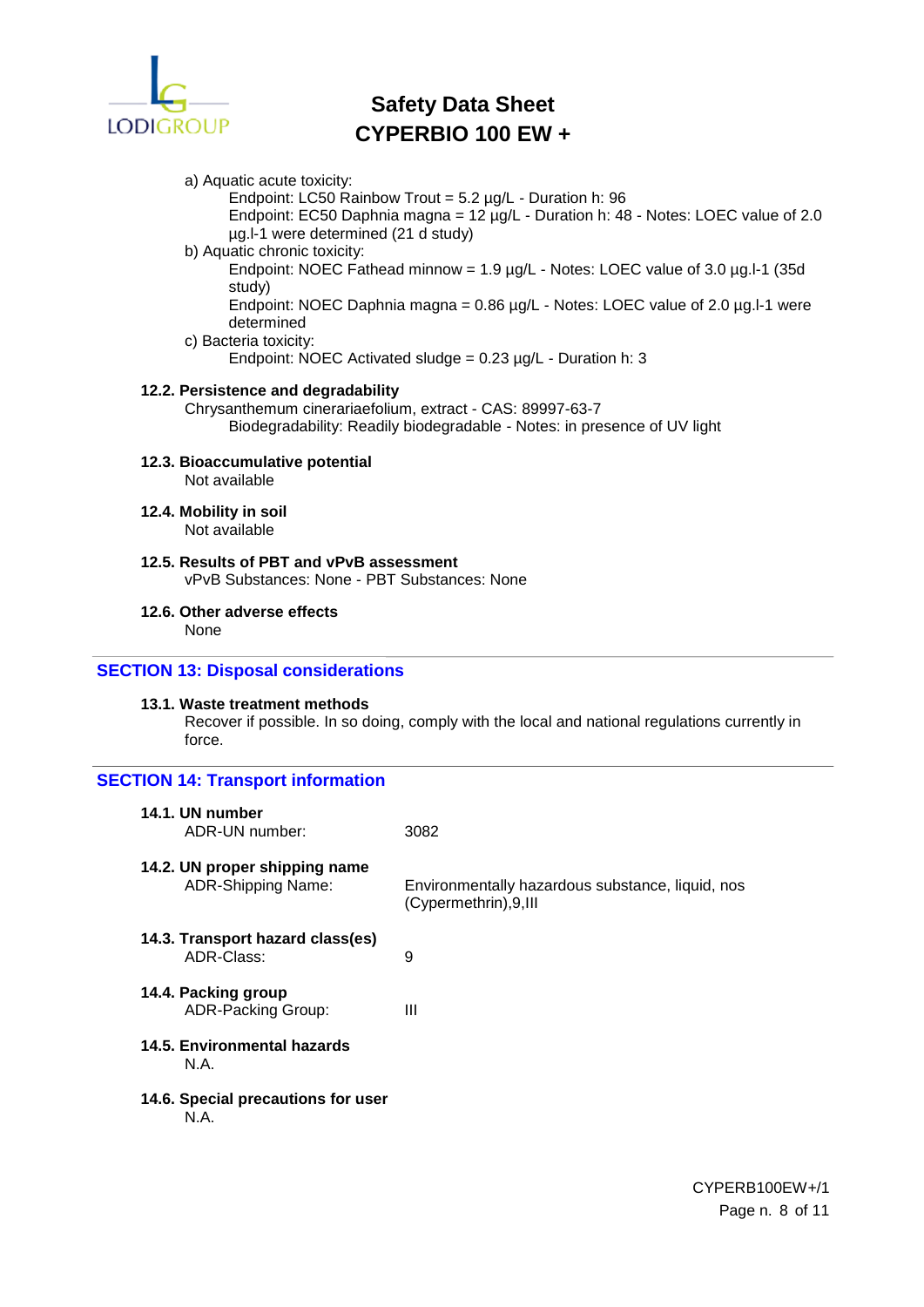

#### **14.7. Transport in bulk according to Annex II of MARPOL73/78 and the IBC Code** N.A.

*Product eligible for exemption under the special provisions A197 (IATA), 375 (ADR) and section 2.10.2.7 (IMDG)*

### **SECTION 15: Regulatory information**

**15.1. Safety, health and environmental regulations/legislation specific for the substance or mixture**

Dir. 98/24/EC (Risks related to chemical agents at work) Dir. 2000/39/EC (Occupational exposure limit values) Regulation (EC) n. 1907/2006 (REACH) Regulation (EC) n. 1272/2008 (CLP) Regulation (EC) n. 790/2009 (ATP 1 CLP) and (EU) n. 758/2013 Regulation (EU) 2015/830 Regulation (EU) n. 286/2011 (ATP 2 CLP) Regulation (EU) n. 618/2012 (ATP 3 CLP) Regulation (EU) n. 487/2013 (ATP 4 CLP) Regulation (EU) n. 944/2013 (ATP 5 CLP) Regulation (EU) n. 605/2014 (ATP 6 CLP) Regulation (EU) n. 2015/1221 (ATP 7 CLP) Regulation (EU) n. 2016/918 (ATP 8 CLP) Regulation (EU) n. 2016/1179 (ATP 9 CLP) Regulation (EU) n. 2017/776 (ATP 10 CLP) Regulation (EU) n. 2018/699 (ATP 11 CLP) Restrictions related to the product or the substances contained according to Annex XVII Regulation (EC) 1907/2006 (REACH) and subsequent modifications: Restrictions related to the product: Restriction 3 Restrictions related to the substances contained: No restriction. Where applicable, refer to the following regulatory provisions : Directive 2012/18/EU (Seveso III) Regulation (EC) nr 648/2004 (detergents). Dir. 2004/42/EC (VOC directive)

Provisions related to directive EU 2012/18 (Seveso III): Seveso III category according to Annex 1, part 1 Product belongs to category: E1

**15.2. Chemical safety assessment**

No Chemical Safety Assessment has been carried out for the mixture.

### **SECTION 16: Other information**

Full text of phrases referred to in Section 3: H332 Harmful if inhaled. H302 Harmful if swallowed. H335 May cause respiratory irritation. H400 Very toxic to aquatic life. H410 Very toxic to aquatic life with long lasting effects. H315 Causes skin irritation. H318 Causes serious eye damage.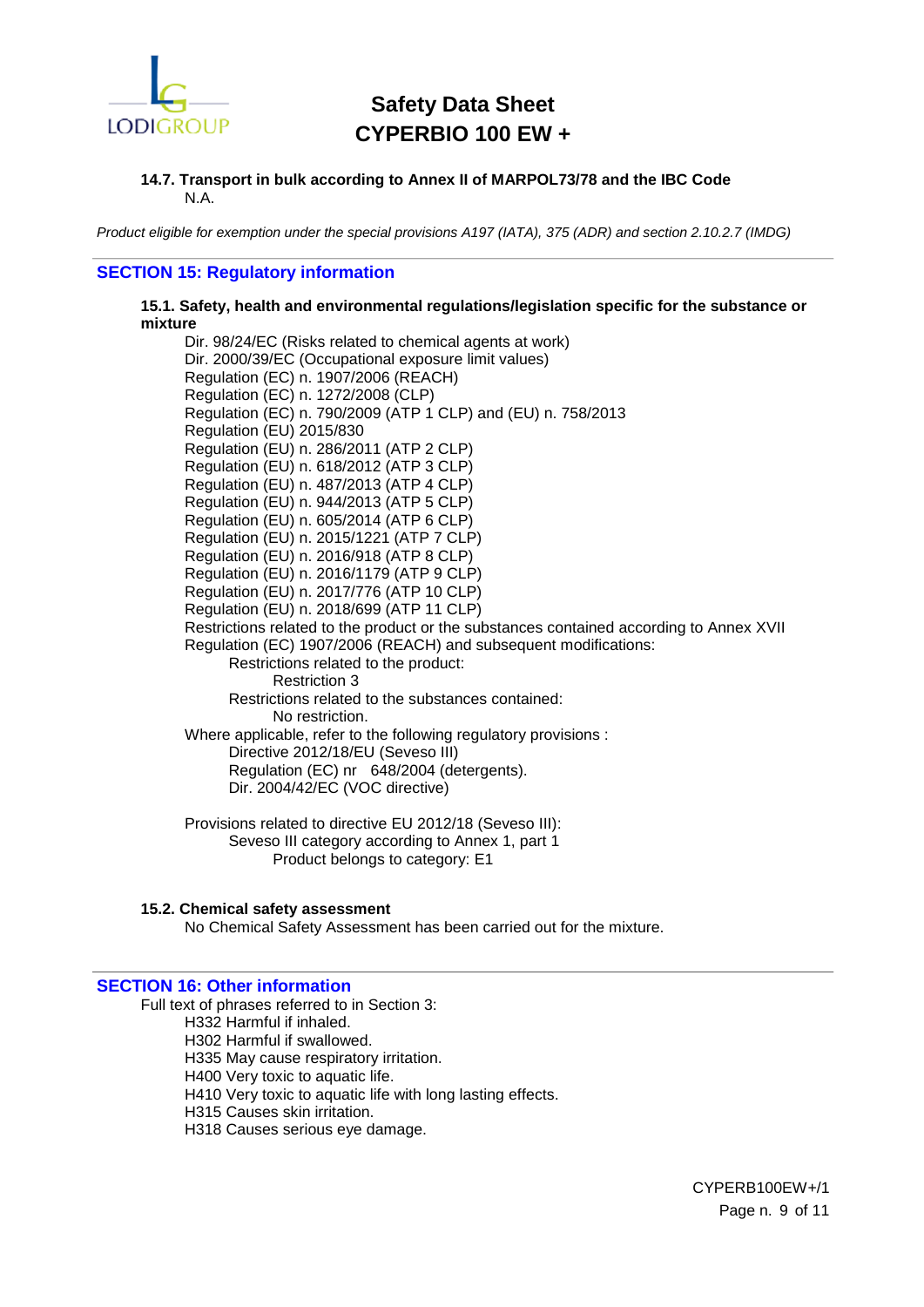

H412 Harmful to aquatic life with long lasting effects.

| <b>Hazard class and</b>  | Code        | <b>Description</b>                                |
|--------------------------|-------------|---------------------------------------------------|
| hazard category          |             |                                                   |
| Acute Tox. 4             | 3.1/4/Inhal | Acute toxicity (inhalation), Category 4           |
| Acute Tox. 4             | 3.1/4/Oral  | Acute toxicity (oral), Category 4                 |
| Skin Irrit. 2            | 3.2/2       | Skin irritation, Category 2                       |
| Eye Dam. 1               | 3.3/1       | Serious eye damage, Category 1                    |
| Eye Irrit. 2             | 3.3/2       | Eye irritation, Category 2                        |
| STOT SE 3                | 3.8/3       | Specific target organ toxicity - single exposure, |
|                          |             | Category 3                                        |
| Aquatic Acute 1          | 4.1/A1      | Acute aquatic hazard, category 1                  |
| <b>Aquatic Chronic 1</b> | 4.1/C1      | Chronic (long term) aquatic hazard, category 1    |
| <b>Aquatic Chronic 3</b> | 4.1/C3      | Chronic (long term) aquatic hazard, category 3    |

Classification and procedure used to derive the classification for mixtures according to Regulation (EC) 1272/2008 [CLP]:

| <b>Classification according to Regulation (EC) Nr.</b><br>1272/2008 | <b>Classification procedure</b> |
|---------------------------------------------------------------------|---------------------------------|
| Eye Irrit. 2, H319                                                  | l Calculation method            |
| Aquatic Acute 1, H400                                               | l Calculation method            |
| Aquatic Chronic 1, H410                                             | Calculation method              |

This document was prepared by a competent person who has received appropriate training. Main bibliographic sources:

ECDIN - Environmental Chemicals Data and Information Network - Joint Research Centre, Commission of the European Communities

SAX's DANGEROUS PROPERTIES OF INDUSTRIAL MATERIALS - Eight Edition - Van Nostrand Reinold

The information contained herein is based on our state of knowledge at the above-specified date. It refers solely to the product indicated and constitutes no guarantee of particular quality.

It is the duty of the user to ensure that this information is appropriate and complete with respect to the specific use intended.

This MSDS cancels and replaces any preceding release.

| ADR:        | European Agreement concerning the International Carriage of                             |
|-------------|-----------------------------------------------------------------------------------------|
|             | Dangerous Goods by Road.                                                                |
| ATE:        | <b>Acute Toxicity Estimate</b>                                                          |
| ATEmix:     | <b>Acute toxicity Estimate (Mixtures)</b>                                               |
| CAS:        | Chemical Abstracts Service (division of the American Chemical<br>Society).              |
| CLP:        | Classification, Labeling, Packaging.                                                    |
| CSR:        | Chemical safety report                                                                  |
| DNEL:       | Derived No Effect Level.                                                                |
| EC50:       |                                                                                         |
| EINECS:     | European Inventory of Existing Commercial Chemical Substances.                          |
| GefStoffVO: | Ordinance on Hazardous Substances, Germany.                                             |
| GHS:        | Globally Harmonized System of Classification and Labeling of<br>Chemicals.              |
| IATA:       | International Air Transport Association.                                                |
| IATA-DGR:   | Dangerous Goods Regulation by the "International Air Transport"<br>Association" (IATA). |
| ICAO:       | International Civil Aviation Organization.                                              |